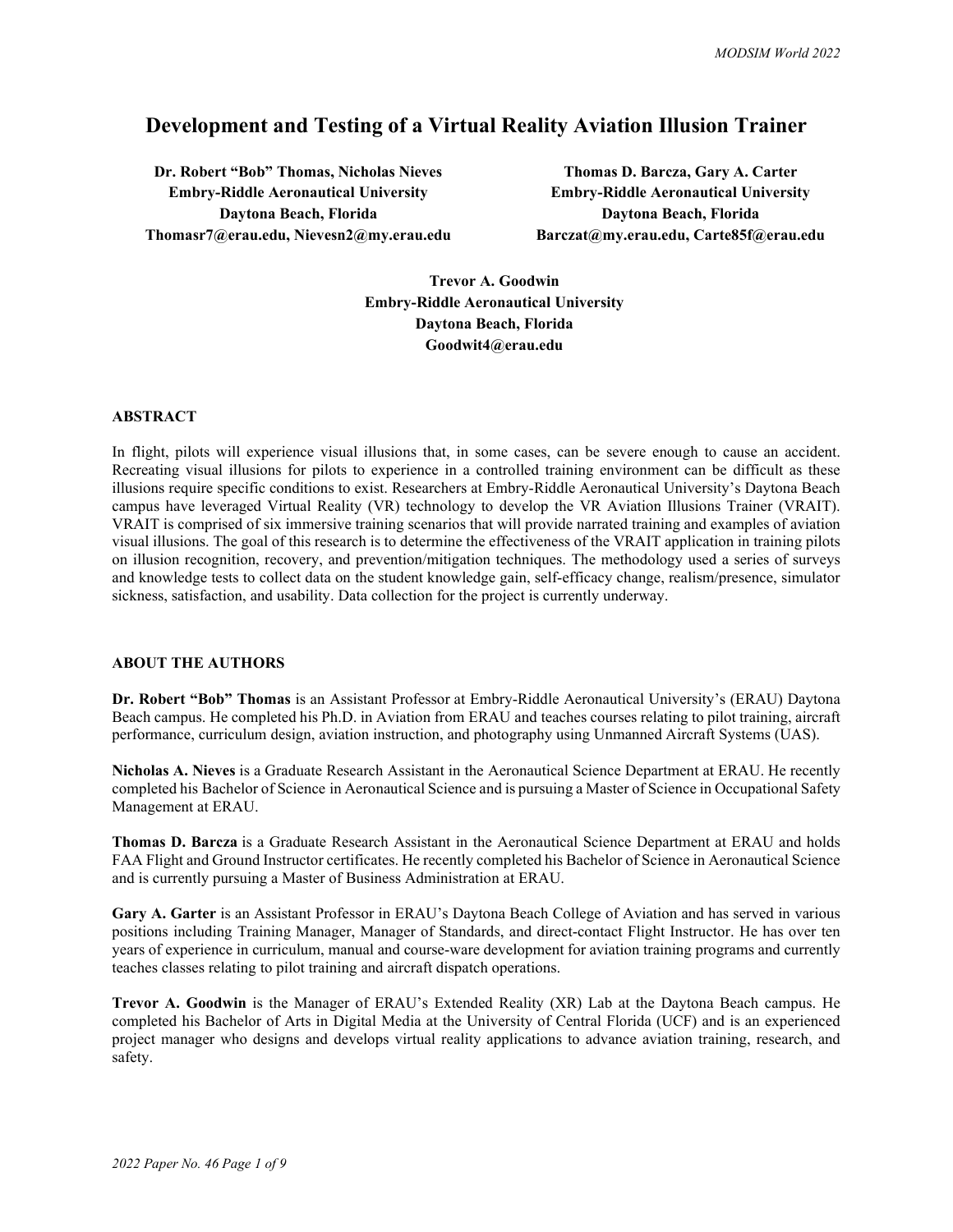# **Development and Testing of a Virtual Reality Aviation Illusion Trainer**

**Dr. Robert "Bob" Thomas, Nicholas Nieves Thomas D. Barcza, Gary A. Carter Embry-Riddle Aeronautical University Embry-Riddle Aeronautical University Daytona Beach, Florida Daytona Beach, Florida Thomasr7@erau.edu, Nievesn2@my.erau.edu Barczat@my.erau.edu, Carte85f@erau.edu**

**Trevor A. Goodwin Embry-Riddle Aeronautical University Daytona Beach, Florida Goodwit4@erau.edu**

#### **INTRODUCTION**

In flight, sensory conflicts and illusions can cause pilots to experience visual illusions that, in some cases, can be severe enough to cause an accident. When in an aircraft, maintaining proper spatial orientation can be a challenge. Between 5-10% of all general aviation accidents can be attributed to spatial disorientation (SD) and illusions, of which 90% are fatal. Teaching illusions to student pilots is paramount (FAA, n.d.). Currently, pilot training for the private pilot certificate requires introducing illusions that can lead to SD as well as illusions during the final approach to landing. Knowledge of illusions and SD is tested during the Federal Aviation Administration (FAA) Private Pilot Airplane Knowledge Test and is demonstrated to an examiner during the Private Pilot Practical Test. However, giving a student a true illusion experience is not always possible in the flight environment. Recreating visual illusions in Virtual Reality (VR) for pilots to experience in a controlled training environment can be difficult as these illusions require specific meteorological or geographical conditions to exist. Researchers at Embry-Riddle Aeronautical University's (ERAU) Daytona Beach campus have leveraged VR technology to develop the VR Aviation Illusions Trainer (VRAIT). VRAIT is comprised of six immersive training scenarios that provide narrated training and examples of aviation visual illusions. The goal of this research is to determine the effectiveness of the VRAIT application in training pilots on illusion recognition, recovery, and prevention/mitigation techniques. The methodology used a series of surveys and knowledge tests to collect data on the student knowledge gain, self-efficacy change, realism/presence, simulator sickness, satisfaction, and usability. Data collection for the project is ongoing.

#### **REVIEW OF RELEVANT LITERATURE**

#### *Spatial Disorientation*

Many pilots have tragically lost their lives after becoming disorientated in flight. Disorientation accidents date back to the early days of human flight and, unfortunately, continue to be a contributor to fatal aircraft accidents today. "The day the music died" in 1959 resulted in the death of singers Buddy Holley, Ritchie Valens, and JP Richardson and pilot Roger Peterson. A contributing factor to the accident was the disorientation of the pilot due to his "unwise decision to embark on a flight which would necessitate flying solely by instruments when he was not properly certificated or qualified to do so" (CAB, 1959). The 1999 fatal crash that killed John F. Kennedy Jr. after several erratic maneuvers is also attributed to spatial disorientation that was likely caused by continued flight into darkening conditions with limited ground-based lighting and the absence of an instrument rating (NTSB, 2000). Additionally, the recent crash of the helicopter carrying Kobe Bryant and friends is yet another example of the deadly results that can come from the pilot's inability to properly control the aircraft when flying from VFR conditions into IFR conditions without the proper training and experience necessary (NTSB, 2021). There are numerous other accidents resulting from spatial disorientation which illustrates the great need to find new and effective ways to train pilots to reduce spatial disorientation accidents.

Spatial orientation is the body's natural ability to maintain orientation and/or posture in relation to the surrounding environment at rest and during motion. While in flight, it can be difficult for the pilot to maintain proper orientation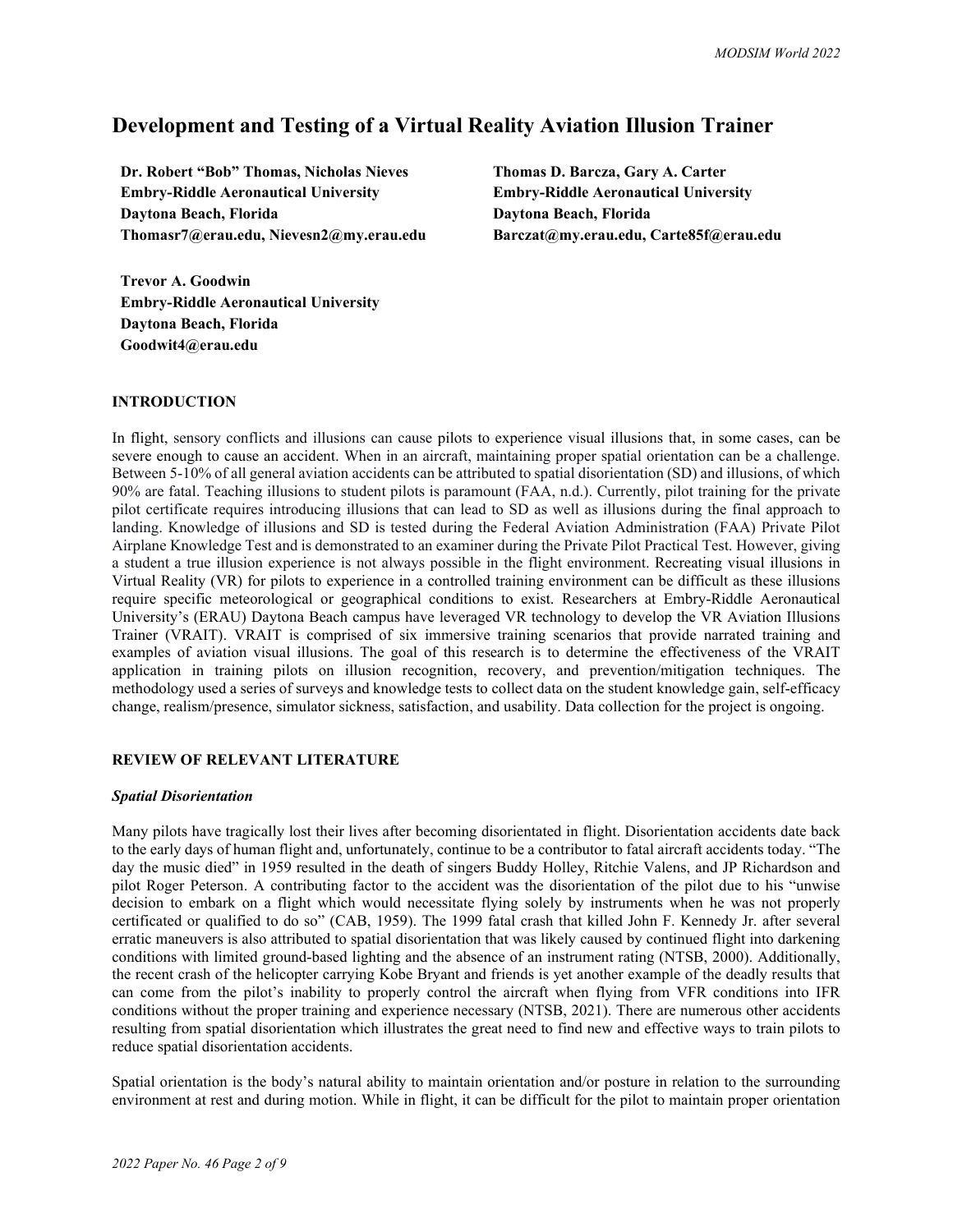because of the numerous sensory stimuli. These stimuli come from the visual, vestibular, and proprioceptive senses and vary in magnitude, direction, and frequency. Any differences between the sensory inputs can lead to illusions and spatial disorientation (Antunano, n.d.). Flight conditions that deprive the pilot of visual references that help maintain orientation like clouds, fog, haze, darkness, terrain, or sky backgrounds with indistinct contrast cause spatial disorientation (AOPA, 2004). The loss of visual cues often causes spatial disorientation and renders the pilot incapable of properly handling the aircraft when these visual cues are limited or non-existent. When a pilot suffers from spatial disorientation, the result is typically an unconscious misapplication of the flight controls by the pilot (Stott, 2013).

#### *Visual Illusions*

The FAA defines several visual illusions in the Pilot's Handbook of Aeronautical Knowledge (PHAK) and Aeronautical Information Manual (AIM) that pose potential hazards to pilots while in flight (FAA, 2016; FAA 2021).

**Runway Width Illusion:** The Runway Width Illusion causes the pilot to fly an abnormally high or low approach to landing. A pilot's previous experience of landing at a similar size runway repeatedly can cause this illusion. The pilot flying at an average width runway will become accustomed to the sight of the runway image as it appears on the aircraft windshield/windscreen. If the runway normally appears to span half of the windshield, the tendency is for the pilot to fly a traffic pattern and approach that makes all runways span half of the windshield. Thus, if the pilot approaches an airport with a very narrow runway, the tendency is for the pilot to fly a lower approach and traffic pattern so that the narrower runway will cover the same amount of windshield to which the pilot is accustomed. Conversely, if the pilot approaches an airport with a wider runway, the tendency is for the pilot to fly a higher approach and traffic pattern so that the wider runway will cover the same amount of the windshield to which the pilot is accustomed. The correct pilot action is to rely on one's instruments to provide accurate data of altitude since visual cues are askew (FAA, 2016, p. 17-10 to 17-12; FAA, 2021, p. 8-1-6).

**Runway Slope Illusion:** Similar to the Runway Width Illusion, the Runway Slope Illusion occurs because of a pilot's previous experience. The normal sight picture experienced by a pilot predisposes that individual to make certain assumptions regarding aircraft attitude, height, and distance from objects and/or terrain. A pilot who normally flies their approaches and traffic patterns into relatively flat runways will have a predetermined impression of what appears to be "normal" regarding the height above the runway. An up-sloping runway creates the illusion that the aircraft is higher than it actually is and creates a tendency for the pilot to fly a lower approach and pattern. Flying too low can cause impact with terrain or obstacles. Conversely, a down-sloping runway creates the illusion that the aircraft is lower than it actually is and creates a tendency for the pilot to fly a higher-than-normal approach. A higher-than-normal approach may cause overshooting of the runway (FAA, 2016, p. 17-10 to 17-12; FAA, 2021, p. 8-1-6).

**Black Hole Illusion:** The Black Hole Illusion, also known as the Featureless Terrain Illusion, can cause the pilot to fly a dangerously low approach. This generally occurs when the pilot is flying without reference to instruments on very dark nights with no moon or star lights, over featureless terrain, and no ground lights between the aircraft and the runway. (FAA, 2016, p. 17-10; FAA, 2021, p. 8-1-6). A series of studies on black hole conditions were conducted in the 1960's using a flight simulator. Without the aid of an altimeter or glide slope information, a majority of the very experienced instructor pilots who participated in the study flew too low of an approach and many crashed short of the runway (SKYbrary Aviation Safety, n.d.)

**False Horizon Day Illusion:** Sloping clouds, haze, obscured horizons, and any features that cause an inability to correctly determine the aircraft attitude in relationship to the earth's horizon can cause a false horizon illusion. The tendency, without the aid of an attitude indicator, is for the pilot to alter the flight attitude of the aircraft to "match" what appears to be the horizon by changing the aircraft's bank angle. This bank angle causes a loss of lift which causes the aircraft to descend. The inability to correctly align the aircraft with the earth's horizon can lead to, at best, unusual attitudes and, at worst, catastrophic consequences (FAA, 2016, p. 17-8; FAA, 2021, p. 8-1-6).

**False Horizon Night Illusion:** As with the False Horizon Day Illusion, the inability to correctly determine the aircraft's attitude in reference to the earth's horizon can be caused by any lights that are not parallel with the earth's horizon. Some potential causes are lights ascending the slope of a mountain, a pattern of stars, and certain geometric patterns of ground lights. The tendency is for the pilot to position the aircraft such that the wings appear to be level with the false horizon usually resulting in a loss of lift and a reduction in altitude. As with other illusions, reliance on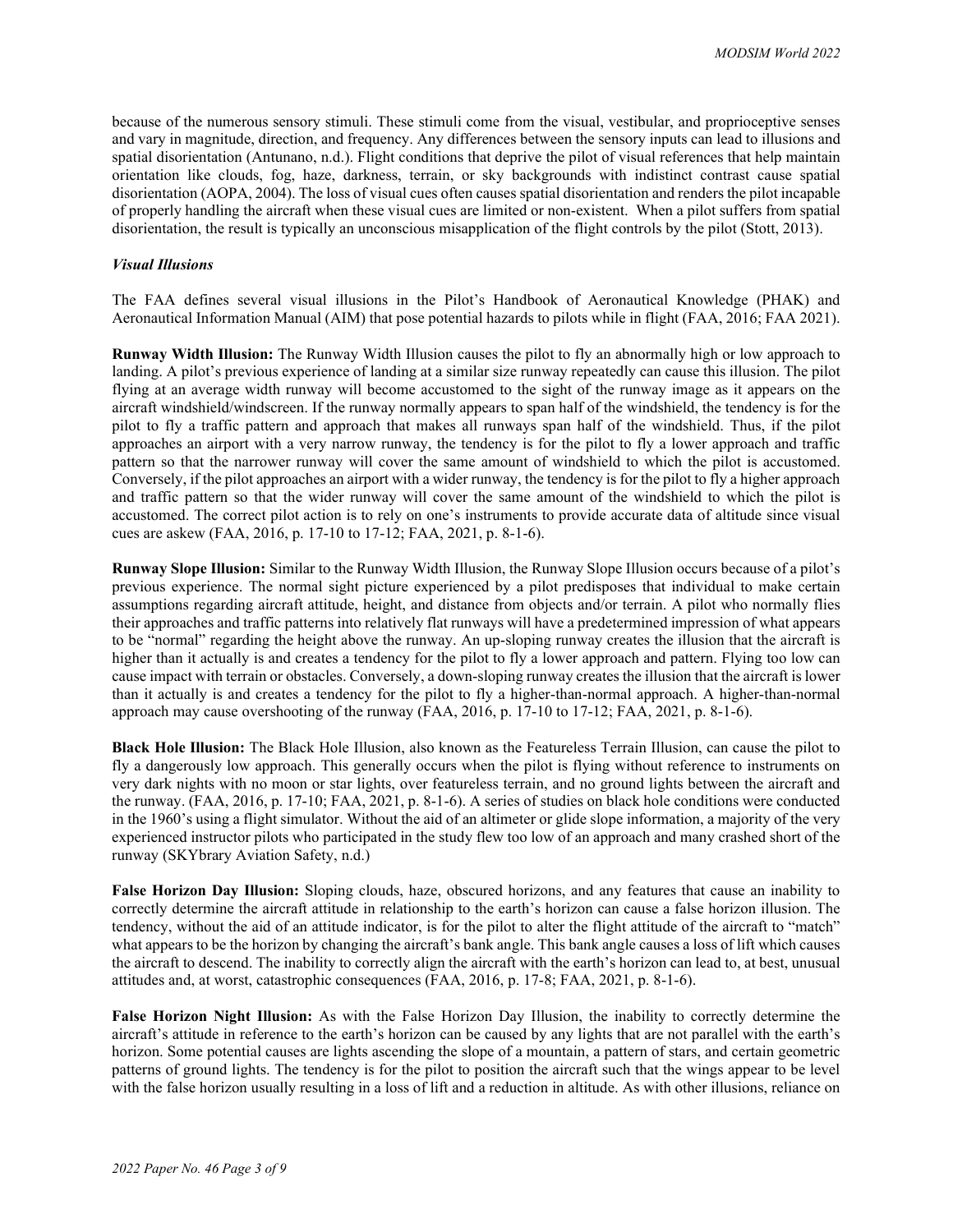one's instruments will help the pilot maintain a proper attitude in relationship to the earth's horizon (FAA, 2016, p. 17-26; FAA, 2021, p. 8-1-6).

**Autokinesis:** This illusion is a nighttime illusion that is caused by staring at a static light for several seconds. The pilot will perceive the light to move around causing a tendency for the pilot to continually adjust the aircraft's attitude in an attempt to align the light with the aircraft. This disorientation may cause a complete loss of control of the aircraft (FAA, 2016, p. 17-8, 17-26; FAA, 2021, p. 8-1-6).

Each of these illusions are those in which pilots of all experience levels fall prey when relying solely on one's physical senses to determine aircraft control. Since all humans are susceptible to these illusions, knowledge and training can help pilots develop an awareness of each and establish procedures to help combat the tendency to fall victim to these illusions.

#### *Current SD and VR implementations in flight training*

At the time of publication, the FAA does not allow for VR training to count as simulator time towards a certificate or rating (FAA, n.d.). VR is considered an extra training activity that can be done to help prepare students for future flight lessons. Some examples of this type of training include procedural/checklist training and VR flight simulators. Extra visual illusion and SD training can be offered by flight schools, where the student uses a simulator to experience illusions and SD first-hand. This training experience is typically only available at a small subset of medium to larger sized flight training schools due to the limited availability of resources and simulator cost. VR training in this fashion is not standardized and is completed solely at the discretion of the training location where the lessons take place (Cavaliere, 2021).

Another avenue for training is by requesting a scheduled visit to the FAA's Civil Aerospace Medical Institute (CAMI) training center in Oklahoma City. CAMI Airman Education Programs are 1-day courses that offer pilots training on a variety of aviation topics that include a course on spatial disorientation training with demonstrations. These training sessions are free, but capacity limits training slots and student must provide their own travel costs to get to and from CAMI (FAA, 2019).

A recent study by Thomas et al. (2021) provided positive indications about the use of Virtual Reality as a training aid. Participants from varying age groups and flight experience viewed the runway-width illusion scenario, and evaluated their experiences on factors such as usability, faithfulness, general reactions, and physiological symptoms. The overall scores on the Post-Training Survey used in the study from both the low-time and highly experienced pilot groups indicated good usability, high fidelity, and effectiveness of the VRAIT as a learning and training tool. The study acted as a proof of concept when it came to utilizing Virtual Reality as a learning and training tool in the flight training environment, and the development and testing of the VRAIT and its six comprehensive visual illusion scenarios is the expansion from that proof of concept (Thomas et al., 2021).

#### **METHODOLOGY**

#### *VR Facility and Equipment*

ERAU Spatial Disorientation Lab and Extended Reality (XR) Lab undertook the creation of VRAIT to update the SD and illusion training offered to students at ERAU. By using a VR based trainer, the Spatial Disorientation Lab will be able to provide students with an opportunity to experience in flight illusions using a commercial off-the-shelf (COTS) VR headset and computer. In this case, a VR computer with a high-end graphics card and a Valve Index VR headset and hand controls capable of running flight simulation software and other standalone VR applications was chosen (Figure 1) (Steam, 2022).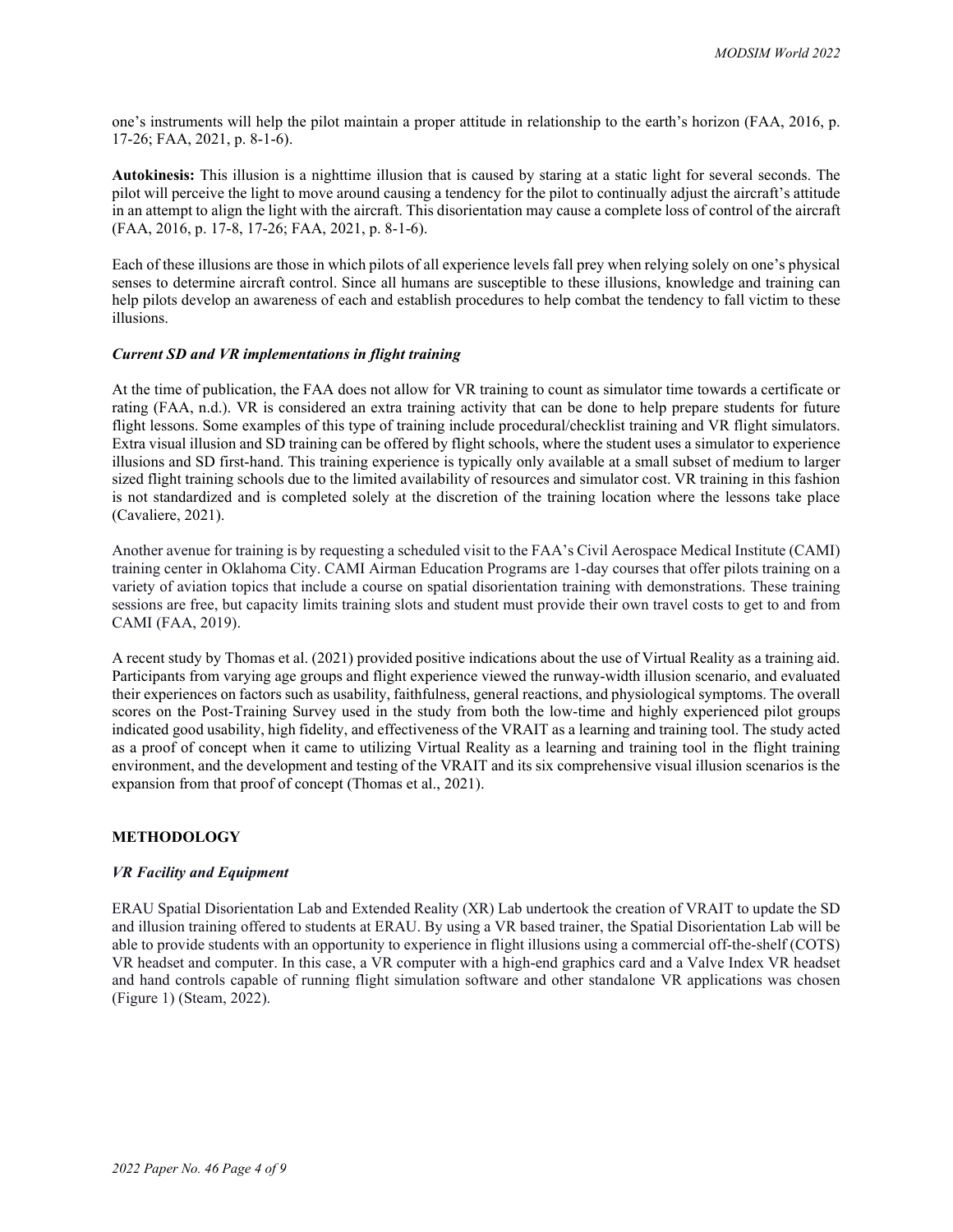

**Figure 1. VR computer station with Valve VR headset and controls**

## *Development and Testing of VRAIT*

The development plan was to create a series of narrated VR experiences that explain and demonstrate aviation illusions. Research on visual illusions was conducted by subject matter experts (SME) who were certificated flight instructors and professors at ERAU. The SMEs chose six visual illusion scenarios that were described in the FAA's reference material like the PHAK. From the reference material, the SMEs developed scripts for the six illusions. These scripts were given to the XR lab developers to create immersive VR worlds with narrated examples of the illusions.

Development of the VRAIT started in 2020 with a period of rapid prototyping and design using the Unity game engine. In Unity, the developer has the freedom to create a controlled virtual environment for the VR user to experience, and access to several built-in tools and plugins to hasten each iteration of the software. One such plugin is World Composer, which uses satellite imagery from Microsoft's Bing Maps to create a terrain that's both easy to work with and enables the developer to generate an updated map should the specified areas change over time. In addition to this plugin, the built-in animation system in Unity was indispensable in creating an automated step-by-step procedure for the training, and allowed for efficient changing of 3D movement, voice over lines, and special effects.

Tests and iterations for the VRAIT software took place throughout the development cycle, and each new build was rigorously reviewed by both developers and SMEs. After the core application design was identified, every build was tested and reviewed, with key items marked for iteration. The scripts written by the SMEs were edited using this iterative design process, and changes were quickly reflected in the software application for a more polished and effective learning experience.

SMEs tested out scenarios to see if the illusions appeared real as if they would out in the real world. Other flight training students and pilots were also given the opportunity to provide comments and feedback on each scenario. Updates and iterations were made as needed until each scenario was deemed ready by the SMEs for use and research.

At the end of development, six different visual illusion scenarios were created:

- 1. Runway Width (Figure 2)
- 2. Sloped Runway (Figure 3)
- 3. False Horizon Day
- 4. False Horizon Night
- 5. Black Hole Approach
- 6. Autokinesis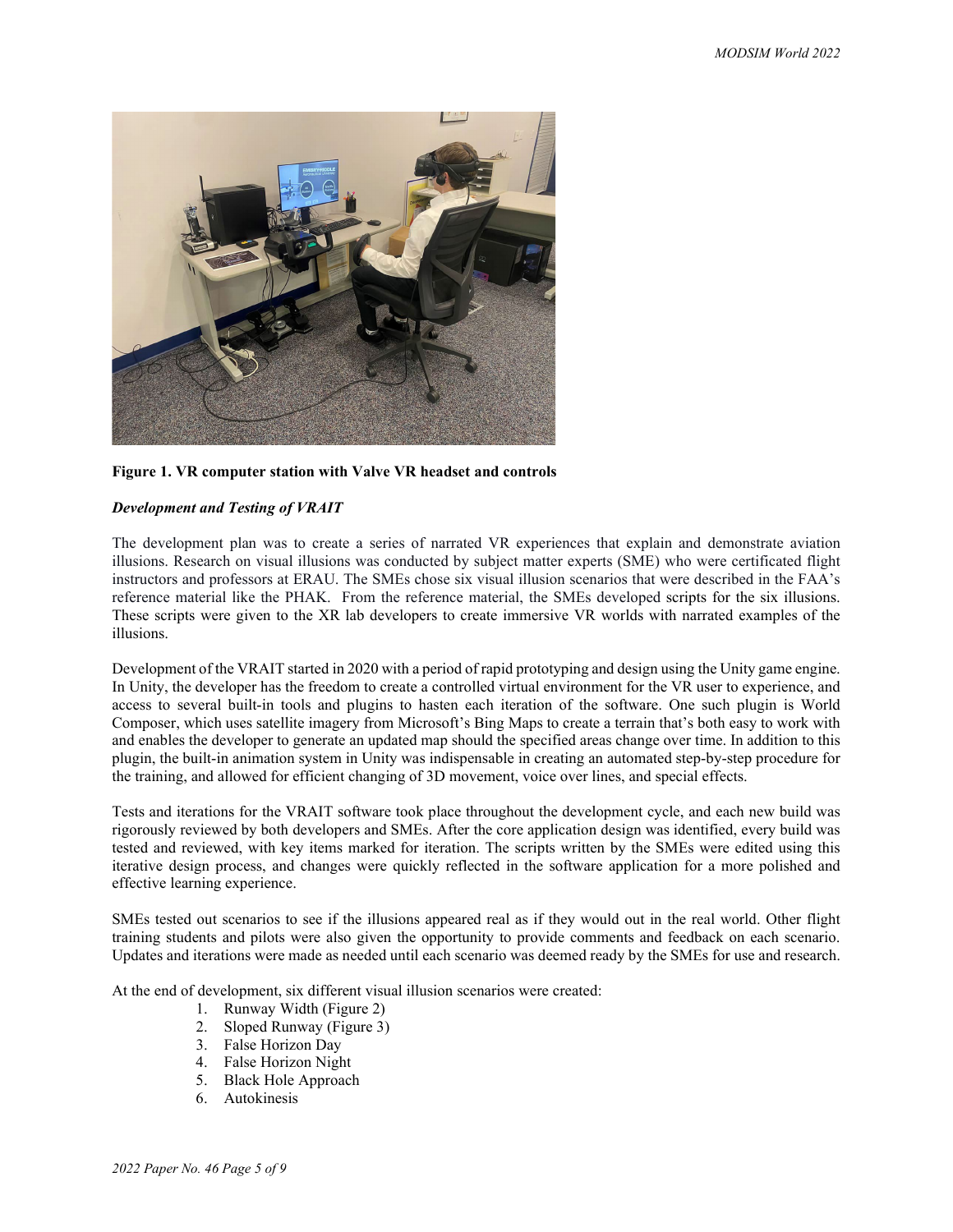

**Figure 2. Progression of Approaches to Runways of Various Widths During Runway Width Scenario**



**Figure 3. Dangerously Low Approach to Up-Sloping Runway During Runway Slope Scenario**

# **RESEARCH PLAN AND DATA COLLECTION**

#### *Data collection instruments*

The research design is an experimental within-subject research design. Data will be collected on participant knowledge gain, self-efficacy, simulator sickness, presence in the virtual environment, usability, and satisfaction. Knowledge gain will be measured pre- and post-training by using a short multiple-choice test on topics that includes defining the illusion, recognizing the illusion, how to prevent/mitigate the effects of the illusion, and performing corrective action when experiencing the illusions. Self-efficacy will be measured utilizing a pre- and post-training participant selfefficacy questionnaire asking participants to rate their confidence levels on being able to define the illusions, recognize the illusions, and apply the proper corrective actions in flight.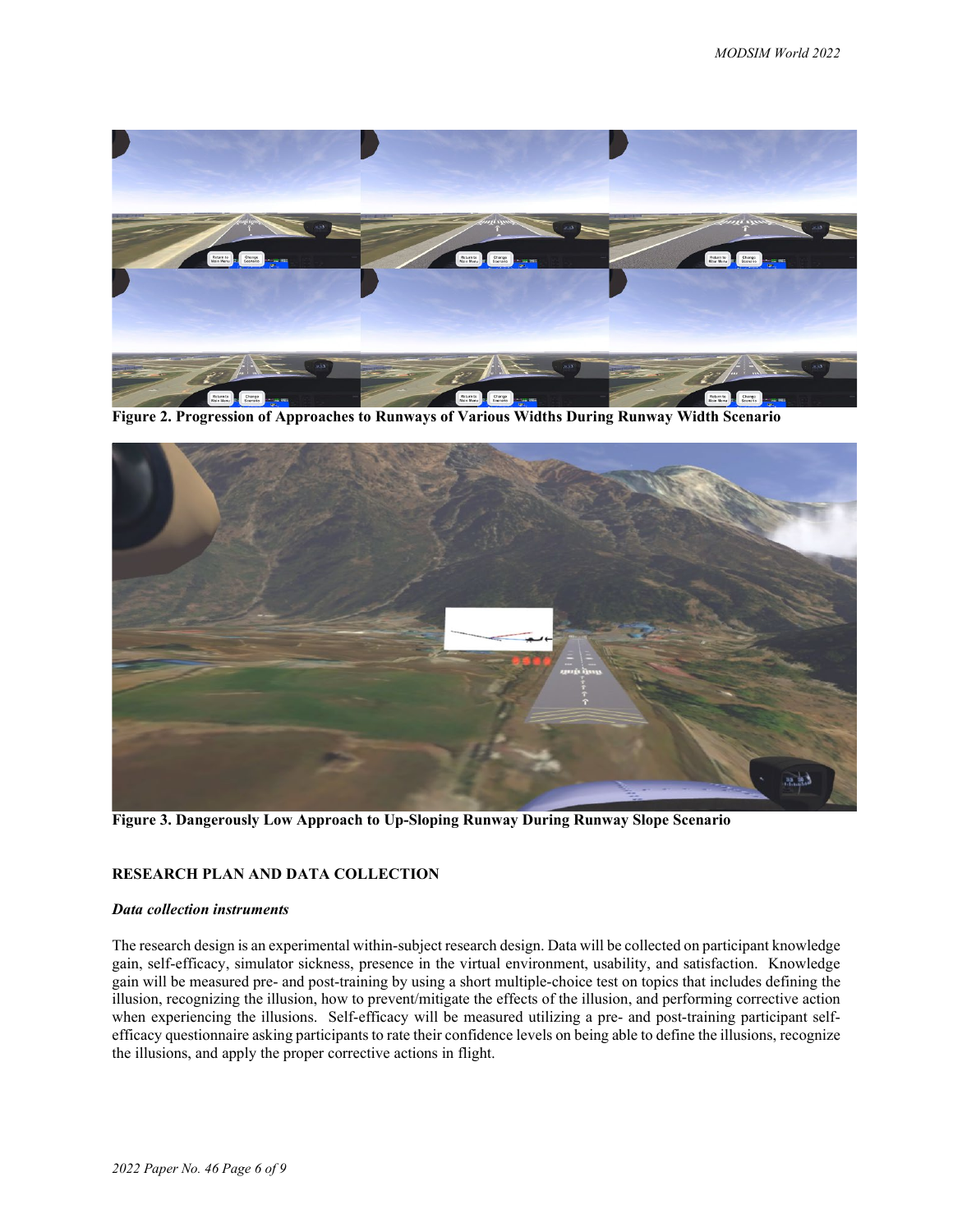The survey tool used to measure simulator sickness pre- and post-training is the Simulator Sickness Questionnaire (SSQ) developed by Kennedy et al. (1993). The scores will serve as an indicator to enhance the system and determine the comfortability of participants using the system.

The igroup Presence Questionnaire (IPQ) survey is used to measure the sense of presence sensed in the virtual environment. Its development and wide use in the industry serves as a tool to identify how well the software makes the participant feel spatial presence, attention, and involvement with the experience and the subjective experience of realism (igroup, 2016).

The System Usability Scale (SUS) is the survey tool used to measure perceived usability; developed in the 1980s, it quickly became the recommended tool to measure perceived usability (Lewis, 2018). The SUS is used to measure the perceived usability of the VRAIT to gain perspective on the systems controls and interaction of the user with the software/ hardware.

Lastly, the College of Aviation faculty and staff developed the Training Satisfaction survey. An analytical review of a wide range of satisfaction surveys created the Training Satisfaction survey in early 2021. Currently, limited testing has been conducted on the loading factors of the survey and is used as a method of measuring satisfaction with the training scenarios in the VRAIT.

## **FUTURE RESEARCH PLANS**

A study has been approved by the ERAU IRB for testing the VR visual illusions as outlined and data collection is currently underway. After a complete analysis of the data, revisions will be made to the training scenarios as appropriate. A concurrent effort is underway to use a motion platform to put the student in a chair with 4-axis movement to add to the realism and attempt to make the scenarios more immersive. Developing VR training on vestibular illusions scenarios to include the Leans, Graveyard Spiral, Coriolis illusions, and more are also underway.

#### **CONCLUSION**

The FAA has produced several publications on spatial disorientation to educate pilots on the causes, as well as methods that can help one avoid becoming disoriented in flight (Antunano, n.d.). These educational products provide a solid basis for pilot education but, in addition to knowledge, there is a need to help pilots develop the skills necessary to properly counteract spatial disorientation. Technology has advanced such that tools and programs can be crafted and created to provide spatial disorientation training for pilots that will allow one, using virtual reality, to experience firsthand various aspects and types of spatial disorientation. The goal is that through experiential simulation training, pilots will be able to learn experientially causes for and reactions to various spatial disorientation factors.

The development of the VRAIT serves as the foundation for current and future research into the usability of virtual reality as an immersive and effective training tool. The data collected in the coming months will be analyzed to understand the impact of the visual illusion scenarios contained in the VRAIT, which will allow the research teams to build upon this foundation and create a comprehensive Spatial Disorientation training tool complete with both visual and vestibular illusion scenarios.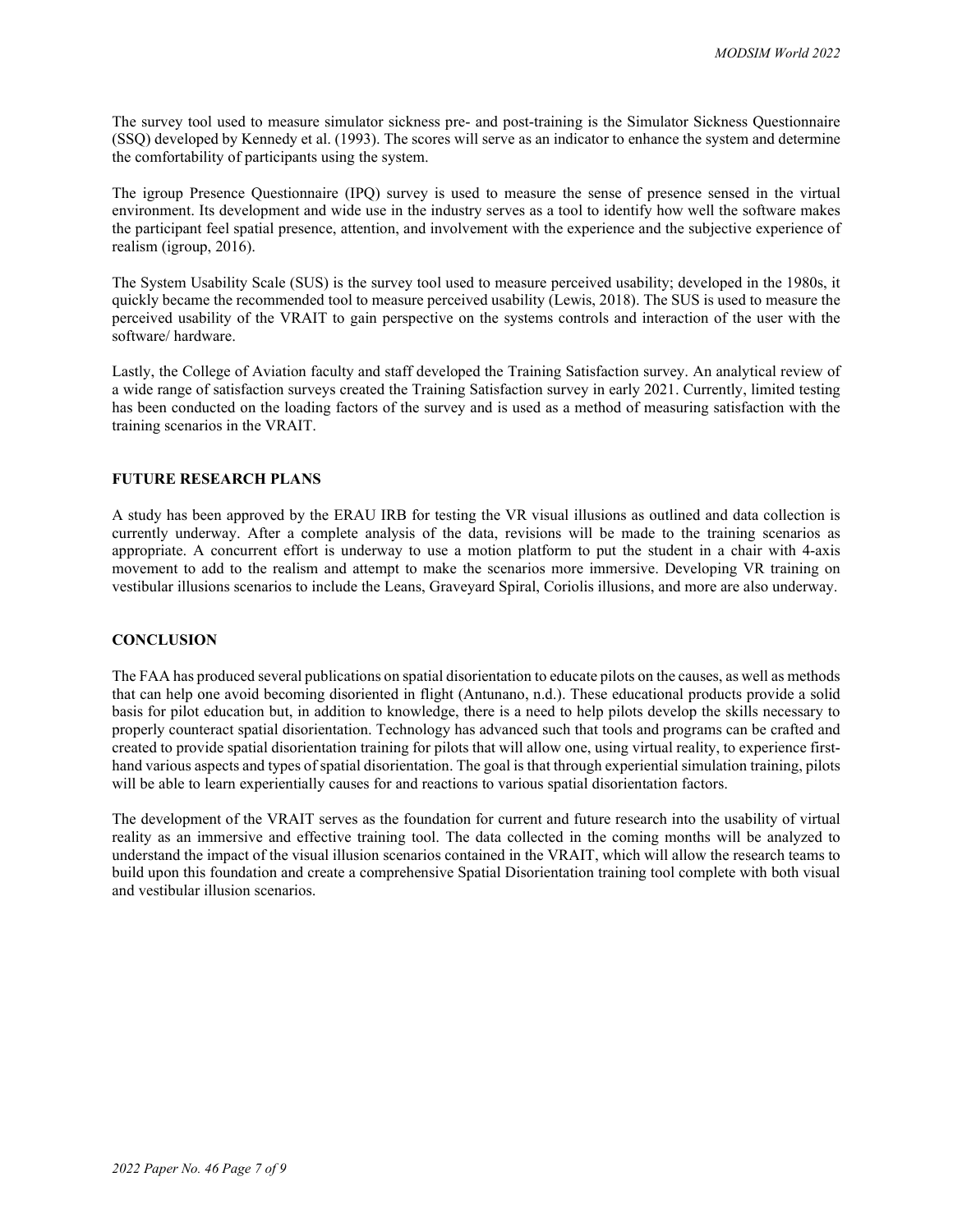## **REFERENCES**

- AOPA. (2004). Spatial disorientation: Confusion that kills. AOPS Air Safety Foundation Safety Advisor Physiology (1). Retrieved from: [https://www.aopa.org/-/media/Files/AOPA/Home/Membership/AOPA-](https://www.aopa.org/-/media/Files/AOPA/Home/Membership/AOPA-Debonair-Sweepstakes-Choose-Your-Prizes/Previous-Sweepstakes/New-AOPA-Air-Safety-Foundation-Safety-Advisor-explores-pilot-spatial-disorientation/sa17.pdf)[Debonair-Sweepstakes-Choose-Your-Prizes/Previous-Sweepstakes/New-AOPA-Air-Safety-Foundation-](https://www.aopa.org/-/media/Files/AOPA/Home/Membership/AOPA-Debonair-Sweepstakes-Choose-Your-Prizes/Previous-Sweepstakes/New-AOPA-Air-Safety-Foundation-Safety-Advisor-explores-pilot-spatial-disorientation/sa17.pdf)[Safety-Advisor-explores-pilot-spatial-disorientation/sa17.pdf](https://www.aopa.org/-/media/Files/AOPA/Home/Membership/AOPA-Debonair-Sweepstakes-Choose-Your-Prizes/Previous-Sweepstakes/New-AOPA-Air-Safety-Foundation-Safety-Advisor-explores-pilot-spatial-disorientation/sa17.pdf)
- Antunano, M. J. (n.d). Spatial disorientation. Federal Aviation Administration. Retrieved from: <https://www.faa.gov/pilots/safety/pilotsafetybrochures/media/spatiald.pdf>
- Cavaliere, M. (2021). Facing record enrollments, Embry-Riddle enhances flight training through virtual reality. Retrieved from: [https://news.erau.edu/headlines/embry-riddle-enhances-flight-training-through-virtual](https://news.erau.edu/headlines/embry-riddle-enhances-flight-training-through-virtual-reality)[reality](https://news.erau.edu/headlines/embry-riddle-enhances-flight-training-through-virtual-reality)
- Civil Aeronautics Board (CAB). (1959). Aircraft Accident Report 2-0001. Retrieved from: [http://media.al.com/entertainment\\_impact/other/Buddy%20Holly%20crash%20report.pdf](http://media.al.com/entertainment_impact/other/Buddy%20Holly%20crash%20report.pdf)
- Federal Aviation Administration (FAA). (n.d.). Flight simulation training device qualification guidance. Retrieved from<https://www.faa.gov/about/initiatives/nsp/ac>
- Federal Aviation Administration (FAA). (2016). *Pilot's Handbook of Aeronautical Knowledge*. U.S. Department of Transportation, Federal Aviation Administration, Flight Standards Service. Retrieved from https://www.faa.gov/regulations\_policies/handbooks\_manuals/aviation/phak/media/pilot\_handbook.pdf.
- Federal Aviation Administration (FAA). (2019). Airmen education programs. Retrieved from [https://www.faa.gov/pilots/training/airman\\_education/aerospace\\_physiology/](https://www.faa.gov/pilots/training/airman_education/aerospace_physiology/)
- Federal Aviation Administration (FAA). (2021). *Aeronautical Information Manual: Official Guide to Basic Flight Information and Atc Procedures (Aim) Basic with Change 1*. *Aeronautical Information Manual (AIM) Basic with Change 1*. U.S. Department of Transportation, Federal Aviation Administration. Retrieved from [https://www.faa.gov/air\\_traffic/publications/media/aim\\_basic\\_w\\_chg\\_1\\_dtd\\_12-2-21.pdf](https://www.faa.gov/air_traffic/publications/media/aim_basic_w_chg_1_dtd_12-2-21.pdf)
- igroup. (2016). Igroup presence questionnaire (IPQ) overview.<http://www.igroup.org/pq/ipq/index.php>
- Lewis, J. R. (2018). The System Usability Scale: Past, Present, and Future, International Journal of Human– Computer Interaction, 34:7, 577-590, DOI: [10.1080/10447318.2018.1455307](https://doi.org/10.1080/10447318.2018.1455307)
- National Transportation Safety Board (NTSB). (2000). NTSB Final Report NYC99MA178. Retrieved from: [https://app.ntsb.gov/pdfgenerator/ReportGeneratorFile.ashx?EventID=20001212X19354&AKey=1&RTyp](https://app.ntsb.gov/pdfgenerator/ReportGeneratorFile.ashx?EventID=20001212X19354&AKey=1&RType=Final&IType=MA) [e=Final&IType=MA](https://app.ntsb.gov/pdfgenerator/ReportGeneratorFile.ashx?EventID=20001212X19354&AKey=1&RType=Final&IType=MA)
- National Transportation Safety Board (NTSB). (2021). *Rapid Descent Into Terrain, Island Express Helicopters Inc., Sikorsky S-76B, N72EX, Calabasas, California, January 26, 2020*. Aircraft Accident Report NTSB/AAR-21/01. Washington, DC. Retrieved from <https://www.ntsb.gov/investigations/AccidentReports/Reports/AAR2101.pdf>
- Kennedy, R. S., Lane, N. E., Berbaum, K. S., & Lilienthal, M. G. (1993). Simulator Sickness Questionnaire: An Enhanced Method for Quantifying Simulator Sickness, The International Journal of Aviation Psychology, 3:3, 203-220, DOI: 10.1207/ s15327108ijap0303\_3
- SKYbrary Aviation Safety. (n.d.). *Night Visual Approaches*. SKYbrary. Retrieved from https://skybrary.aero/articles/night-visual-approaches

Steam. (2022). Valve index VR kit. Retrieved fro[m https://store.steampowered.com/valveindex](https://store.steampowered.com/valveindex)